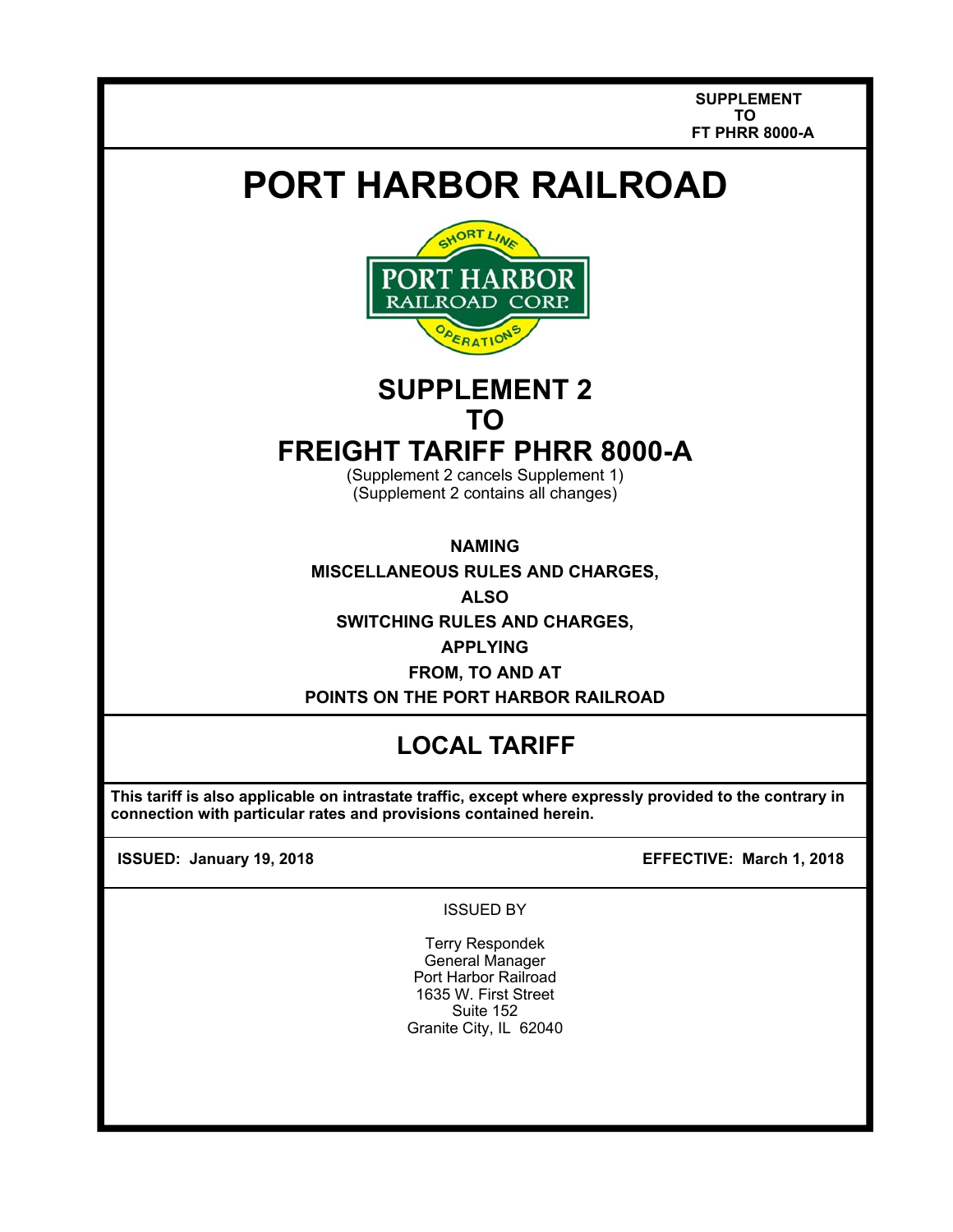#### **SUPPLEMENT 2 TO FT PHRR 8000-A**

| <b>TABLE OF CONTENTS</b>                                                                            |             |
|-----------------------------------------------------------------------------------------------------|-------------|
| <b>SUBJECT</b>                                                                                      | <b>ITEM</b> |
| <b>Articulated Cars</b>                                                                             | 165         |
| <b>Buffer Cars</b>                                                                                  | 162         |
| Cars Interchanged in Error                                                                          | 125         |
| Cars Moved from Initial Hold Point or Point of<br>Loading or Unloading                              | 40          |
| Cars Released and Subsequently Returned to<br>Industry                                              | 150         |
| Cars Unable to Place at Interchange due to<br>Connection not making Interchange Tracks<br>Available | 138         |
| Charge for Heavy Duty Flat Cars                                                                     | 158         |
| Charge for Repositioning, Reblocking, and/or<br>Reducing Cars for Connecting Carriers               | 128         |
| Charges for Cars of Four (4) and More than Four (4)<br>Axles                                        | 120         |
| Claims                                                                                              | 45          |
| Customers, List of                                                                                  | Page<br>3   |
| Definition of Intra-Plant Switching                                                                 | 200         |
| Definition of Intra-Terminal Switching                                                              | 210         |
| Demurrage                                                                                           | 30          |
| Diversion or Reconsignment                                                                          | 195         |
| Empty Cars Ordered but not Loaded                                                                   | 140         |
| Empty Cars Ordered to be placed on another<br>Customer                                              | 35          |
| Explanation of Abbreviations and Reference Marks                                                    | Page<br>11  |
| Failure to Pull Interchange                                                                         | 135         |
| General Switching and Line-Haul Service Between<br>Connecting Line(s) and PHRR Industries           | 260         |
| Handling of Cars Delivered in Bad Order Condition                                                   | 168         |
| Handling of Cars Received in Bad Order Condition                                                    | 170         |
| Hazardous Freight                                                                                   | 100         |
| <b>Idler or Trailer Cars</b>                                                                        | 160         |
| Improper Cars Furnished for Loading by Connecting<br>Lines                                          | 145         |
| Intra-Plant Switching Charge                                                                        | 230         |
| Intra-Terminal Switching Charge                                                                     | 240         |
| (Continued in next column)                                                                          |             |
|                                                                                                     |             |

| <b>TABLE OF CONTENTS</b>                                |             |
|---------------------------------------------------------|-------------|
| <b>SUBJECT</b>                                          | <b>ITEM</b> |
| Limitation of Liability                                 | 20          |
| Loaded Cars Refused                                     | 112         |
| Loads Requiring Clearing of Adjacent Tracks             | 115         |
| Method of Canceling Items                               | 10          |
| Moving Cars to and from Storage/Hold Tracks             | 310         |
| Opening and Closing of Freight Car Doors                | 175         |
| <b>Overloaded Cars</b>                                  | 118         |
| Payment of Charges                                      | 50          |
| Perishables                                             | 105         |
| Rail Security-Sensitive Material (RSSM)                 | 104         |
| Reference to Tariffs, Items, Notes, Etc.                | 5           |
| <b>Repositioning Cars</b>                               | 155         |
| Re-Spotting (Set-Back) Charge                           | 148         |
| <b>Security Deposit</b>                                 | 60          |
| <b>Special Switching Service</b>                        | 270         |
| <b>Standby Service</b>                                  | 110         |
| <b>Submitting Shipping Instructions</b>                 | 190         |
| <b>Supplements and Reissues</b>                         | 15          |
| <b>Team Track Usage</b>                                 | 180         |
| Turning of Cars to Permit Loading or Unloading,<br>Etc. | 130         |
| Unloading and Release of Equipment at Destina-<br>tion  | 25          |
|                                                         |             |

For explanation of terms, abbreviations and reference marks not shown herein, see last page of tariff.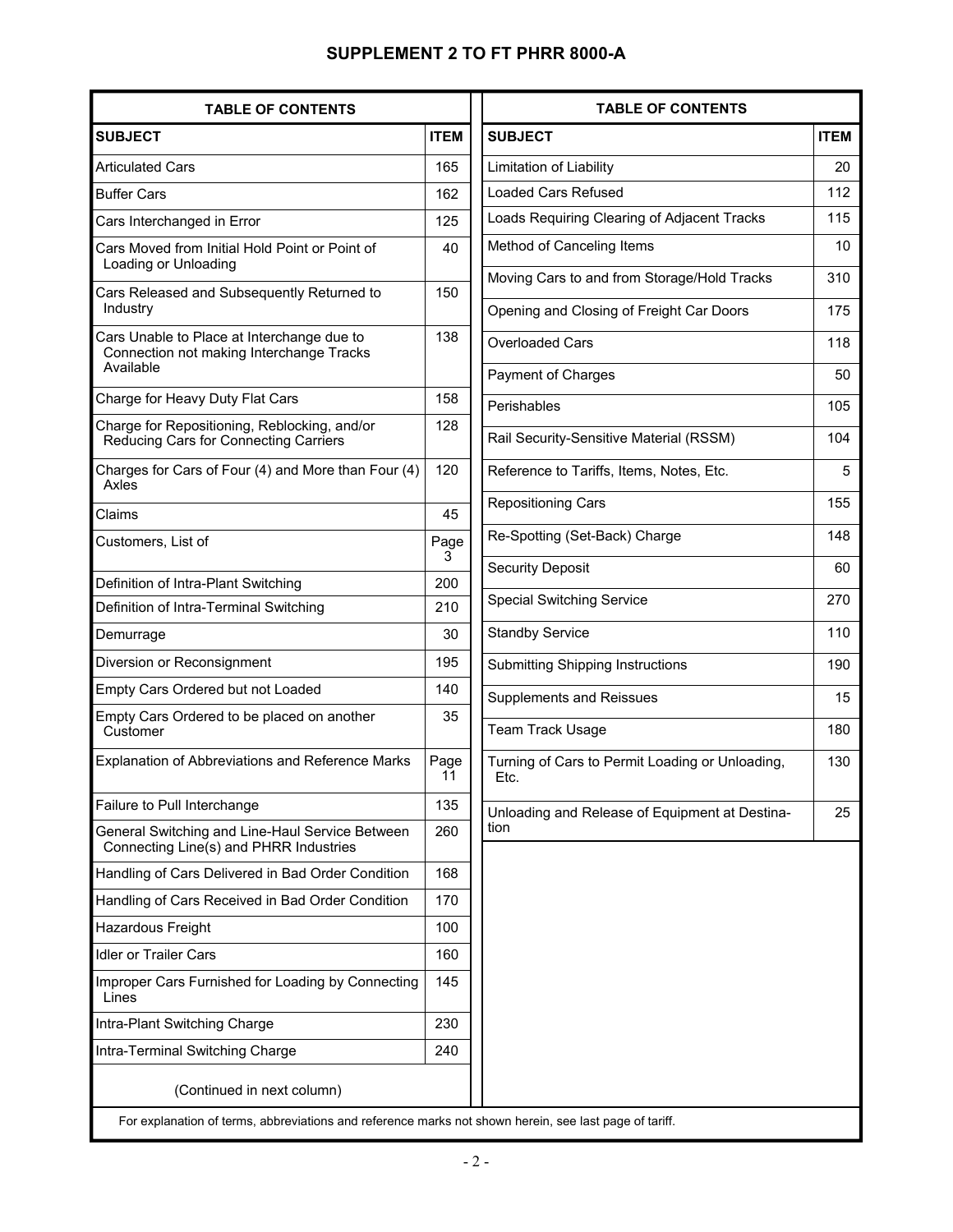| <b>LIST OF CUSTOMERS[C]</b>                                                                            | <b>SECTION 1</b><br><b>MISCELLANEOUS RULES AND CHARGES</b>                                                                                                                            |
|--------------------------------------------------------------------------------------------------------|---------------------------------------------------------------------------------------------------------------------------------------------------------------------------------------|
| Airgas Specialty Products, Inc<br>264 East Street                                                      | <b>ITEM 162</b><br>[A]                                                                                                                                                                |
| Madison, IL 62060                                                                                      | <b>BUFFER CARS</b>                                                                                                                                                                    |
| America's Central Port<br>1635 West Fourth Street<br>Granite City, IL 62040                            | When Buffer cars are used, the charge for such car will be<br>\$160.00 per car.                                                                                                       |
| Celta Chemical, INC<br>2 <sup>nd</sup> Street, Warehouse 1A<br>Granite City, IL 62040 [A]              | BUFFER CARS - Buffer cars are to be placed between the<br>locomotive engine and shipments as required by Federal<br>Regulations. Buffer cars must meet the following<br>requirements: |
| Grain Densification International (GSI)<br>1350 West Fourth Street<br>Granite City, IL 62040 [A]       | • Must be a boxcar, covered hopper, gondola or tank<br>car. The buffer cannot be a flat car.                                                                                          |
| Green Plains Madison LLC [A]                                                                           | • Must have a high-strength coupler (Grade E<br>Coupler).                                                                                                                             |
| 395 Bissell Street<br>Madison, IL 62060                                                                | • The length of the car must be at least 45 feet and not<br>greater than 75 feet.                                                                                                     |
| <b>Mattingly Lumber</b><br>410 East Street                                                             | • Must be loaded with a non-hazardous inert material<br>that does not shift in train service.                                                                                         |
| Granite City, IL 62040                                                                                 | • Gross weight of car must be a minimum of 45 tons.                                                                                                                                   |
| Port Harbor Railroad<br>1635 West First Street<br>Granite City, IL 62040                               | • It is the responsibility of the Customer to provide<br>buffer cars that are in good mechanical condition.<br>If a car fails inspection, this railroad retains the right             |
| <b>Rivers Edge Terminals</b><br>1230 Seventh Street<br>Granite City, IL 62040                          | to refuse to provide train service.).                                                                                                                                                 |
| <b>SCF Lewis &amp; Clark Terminals</b><br>396 Bissell Street<br>South Port<br>Madison, IL 62060        |                                                                                                                                                                                       |
| <b>Strobel Energy Logistics</b><br>3 <sup>rd</sup> Street<br>Granite City, IL 62040                    |                                                                                                                                                                                       |
| <b>Tri-City Regional Port District</b><br>1635 West First Street<br>Granite City, IL 62040             |                                                                                                                                                                                       |
| (Customers formerly shown herein and not brought forward<br>are hereby eliminated.)                    |                                                                                                                                                                                       |
|                                                                                                        |                                                                                                                                                                                       |
|                                                                                                        |                                                                                                                                                                                       |
|                                                                                                        |                                                                                                                                                                                       |
|                                                                                                        |                                                                                                                                                                                       |
| For explanation of terms, abbreviations and reference marks not shown herein, see last page of tariff. |                                                                                                                                                                                       |